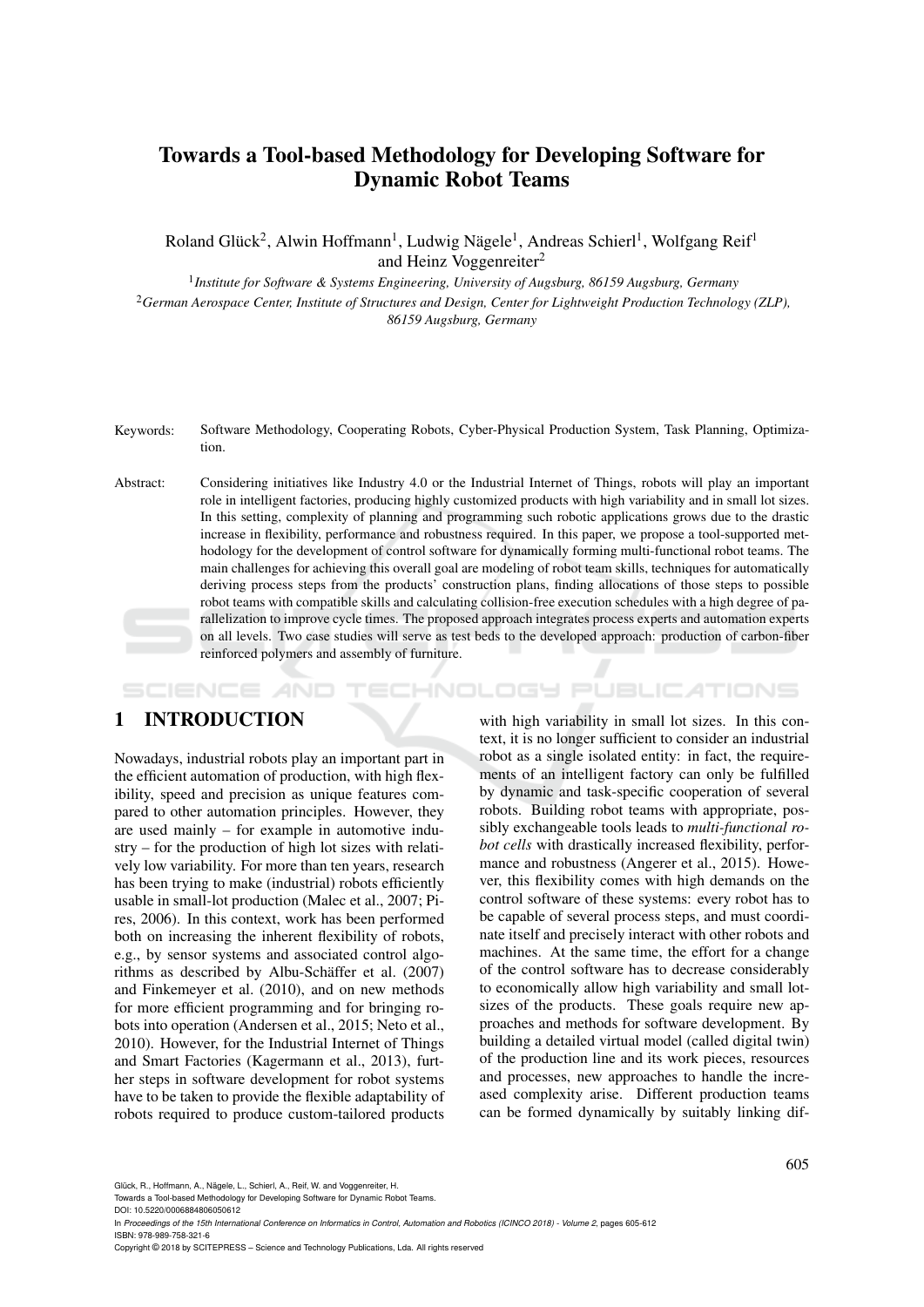ferent robots and end-effectors, depending on tasks and requirements. Each dynamic team of robots and end-effectors offers new skills to the production plant, yielding a highly flexible but also highly complex cyber-physical production system (Kagermann et al., 2013). Composing and synchronizing suitable robot teams for tasks is a scheduling and optimization problem, that should be automated as far as possible to be applicable to small batch production.

The main goal and contribution of this paper is to raise awareness for the challenges of using multifunctional robot cells for flexible production, and to propose a new methodology of software development for these cells. Before a multi-functional robot cell can be used efficiently, three main challenges have to be solved:

Challenge 1: While skills of single robots and their tools are frequently investigated (Huckaby et al., 2013; Björkelund et al., 2012; Pfrommer et al., 2015; Michniewicz and Reinhart, 2014; Stenmark and Malec, 2015), there is little research about robot teams with multi-functional or changing tools and sensor systems. To fully support robot teams, their skills have to be derived from the single robot skills of the participants, and properly described to form the foundation for flexible planning, scheduling and execution of tasks with robot teams.

Challenge 2: As a next step, the state space of all possible assignments of tasks to robots and teams as well as their temporal schedules with parallelism and collision-free synchronization is tremendously large, demanding suitable automated techniques to derive task assignment and schedules from the product or its structural design. Integrating appropriate planning and optimization algorithms based on a simulation of the multi-functional robot cell will be required to offer good resource utilization and cycle times for the resulting manufacturing plan.

Challenge 3: For execution, dynamic formation of robot teams and skills poses problems for current robot controllers. Here, the existing solutions for robot teams have to be extended to support dynamic teams, while still offering scalability (from a single robot up to the size of the multi-functional robot cell) and precision (with real-time guarantees for coordinated motions). For seamless transition from simulation to reality, ways of adapting the model of the robot cell to real world positions are required.

To meet these challenges, the overall goal of our work is to investigate and to apply *a tool-based development methodology for the control software of dynamically forming multi-functional robot teams*. To provide a highly automated methodological approach that fulfills this research goal, we aim to build a modular planning and simulation tool that supports production planning as well as robot team programming.

This paper is structured as follows: In Section 2, related approaches for planning and offline programming of robot tasks are introduced. Section 3 outlines the two application domains that will be used for evaluation, followed by a description of the four phases of the proposed approach in Section 4. Finally, a conclusion and outlook is given.

### 2 RELATED WORK

In classic production planning and control, robots are seen as machines with fixed, process specific capabilities encoded as robot programs, and controlled through manufacturing execution systems (MES) and programmable logic controllers (PLC). Coordination between multiple robot tasks is usually performed through a PLC in the cell, while synchronized actions such as simultaneous processing of work pieces with multiple robots is performed on the level of the robot controllers through vendor-specific extensions such as KUKA RoboTeam or ABB MultiMove (Gan et al., 2013). Robots and PLCs communicate by using binary or numeric signals and usually do not exchange any processing details such as the status of work pieces.

Many research approaches try to make this system and software structure more flexible. In the PPR approach (product, process resource) by Björkelund et al. (2012) and its extensions from the SkillPro project by Pfrommer et al. (2013), products, processes, resources and skills are modeled, including complex parameters such as work piece sizes and materials. Additionally, service oriented architectures (SOA) have been suggested to structure the software of MES (Pfrommer et al., 2015), encapsulating capabilities in vendor specific skill execution engines. An extension by Feldmann et al. (2013) adds semantic aspects to the model of functions and parameters, and uses SysML to model the behavior of devices and processes. During operation, appropriate devices are selected based on the abstract model, and PLC code in a language defined in IEC 61131-3 is generated. However, these approaches do not cover the cooperation of multiple robots and the forming of dynamic robot teams.

Other approaches concentrate on real time critical execution of robot actions and the cooperation of multiple robots, such as the OROCOS project (Smits et al., 2009),  $aRD(x)$  (Hammer and Bäuml, 2014) and Finroc (Reichardt et al., 2013). The iTaSC approach (Vanthienen et al., 2013) allows modeling robot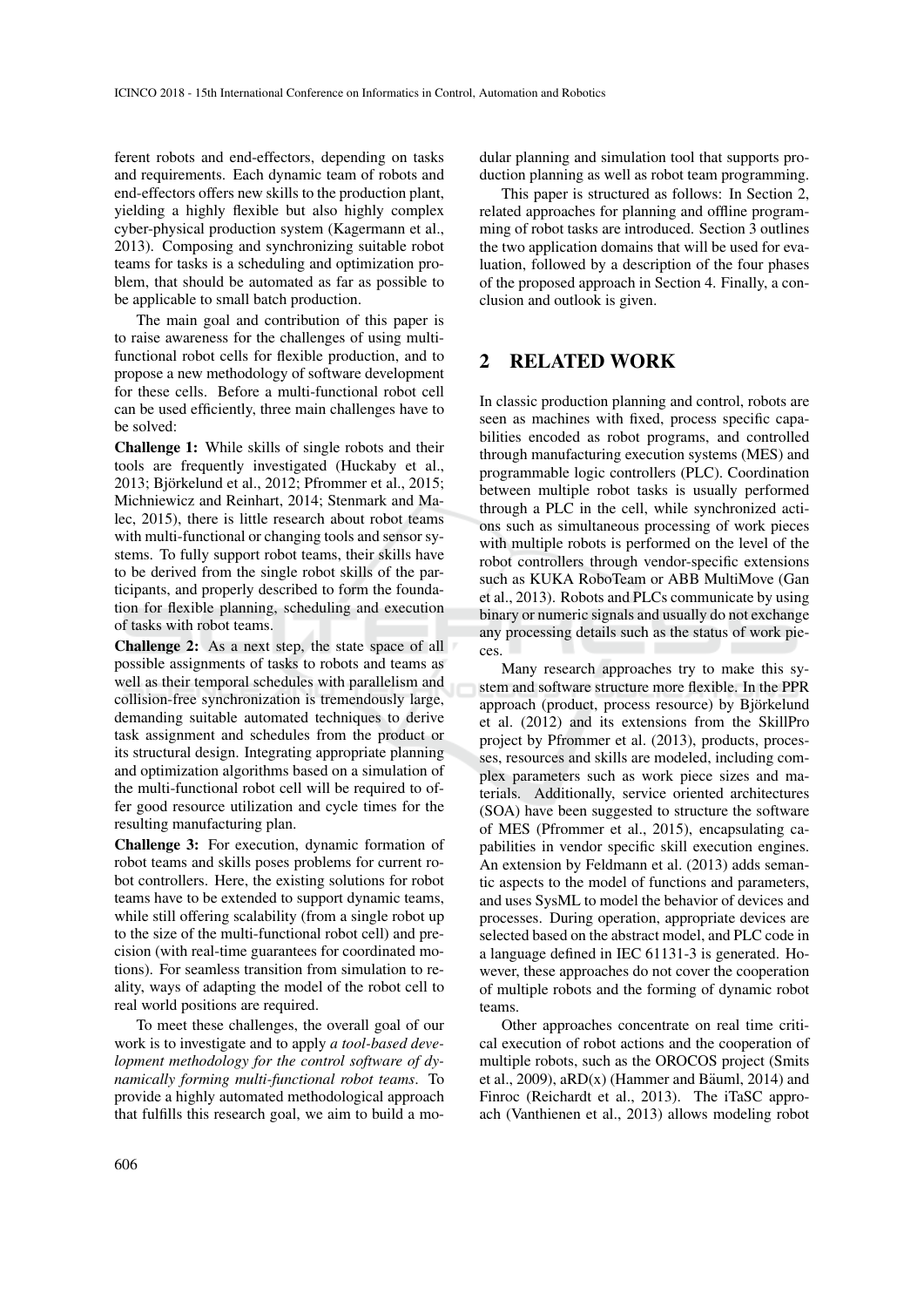motions through constraints on the kinematic chain, which is also applicable to robot teams. These approaches however do not explicitly model robot capabilities that can be used on the MES level to plan with capabilities and constraints of robot teams.

In the field of software architectures and programming methods for industrial robots, the Robotics API (Angerer et al., 2013) allows implementing real-time critical control software for industrial robots using modern programming languages and tools. Together with a real-time robot control core, it allows simulating and directly executing synchronized operation of multiple industrial robots by different vendors (e.g. KUKA, Staubli, UR). Additionally, it puts special emphasis on consistent design principles for heterogeneous robot systems, and at run time works with an extensive model of work pieces and the robot cell. While not addressing planning or optimization problems, the concepts of modeling and executing multi-robot applications seem highly appropriate for our planned approach.

A further approach is the project ROS-Industrial<sup>1</sup>. While the Robot Operating System  $(ROS)^2$  is an open-source middleware and framework for robotics, ROS-Industrial aims to enable ROS for industrial robotic applications previously technically infeasible. It defines standardized interfaces for controlling industrial robots and developing hardware-agnostic software for industrial applications. Many robot manufactures are involved such as ABB, Adept, Comau, Fanuc, Universal Robot and Motoman. Although, the distributed nature of ROS seems appropriate for multi-robot applications, it is not the focus of ROS-Industrial so far.

During off-line programming, robot programs are created in a simulation environment, avoiding occupying the robot cell during programming. However, the simulation has to be similar to reality so that the developed software can be transferred to the real cell. According to Gan et al. (2013), typical off-line programming environments include Tecnomatix RoboCad by Siemens, DELMIA Robotics Offline Programming by Dassault Systemes and CimStation Ro- ` botics by AC&E. They concentrate on typical robot tasks such as spot or arc welding, cutting, milling or painting, and typically do not support to program dynamic or heterogeneous robot teams. Other off-line programming environments are offered by robot manufacturers, such as KUKA.Sim by KUKA or Robot Studio by ABB. However support for robot cooperation is still limited. All these off-line programming environments transform robot paths (e.g. from CAD

data) into vendor specific robot code, losing information about the work pieces so that errors found during testing in the real robot cell cannot be transferred back to the model. These environments also are limited to the capabilities of the underlying robot controllers. In the academic context, simulations such as V-Rep (Rohmer et al., 2013) or Gazebo (Koenig and Howard, 2004) are typically used. However, these only support simulation, but no trajectory planning or robot programming, and thus do not offer an approach to integrate task and motion planning for robot teams.

Looking at the field of process planning and scheduling, some approaches concentrate on discrete planning algorithms for task allocation to robots. Here, planning domain definition language (PDDL) introduced by McDermott et al. (1998) and based on the STRIPS approach (Fikes and Nilsson, 1971) is often used, e.g. in the SkillPro project. Further extensions such as the one introduced by Benton et al. (2012) support soft and hard deadlines and non-linear cost functions, as well as qualitative aspects such as special treatment of fragile parts. Other approaches include the use of SAT solvers (Imeson and Smith, 2014). However, all these works are limited to a single robot that will execute the planning results, and do not support cooperative execution by a team of robots.

In recent years, the integration of task and motion planning has received increased attentions. In the work of Kaelbling and Lozano-Pérez (2011) and Levihn et al. (2013), planning and task decomposition is only performed to a limited depth, then executing the results and continuing planning based on the resulting situation to make the planning complexity manageable. In contrast, Bhatia et al. (2011) propose to integrate the two planning layers (discrete for tasks and sampling-based for motions), and plan both layers before execution. To describe assembly tasks, assembly graphs (Stenmark and Malec, 2015) offer an approach and a framework to plan, schedule and execute tasks using an industrial tool chain. Further extensions such as contact state graphs (Xiao and Ji, 2001) allow force controlled manipulation. Macho et al. (2016) introduced a hierarchical approach for modular planning and automatic programming of robot tasks in the field of carbon fiber production, incorporating expert knowledge through process specific modules and asking the user about geometric degrees of freedom that are not constrained by the problem definition. Still, these approaches do not address multi-robot planning and cooperative execution.

The field of manufacturing with multiple robots has also been covered by research approaches: Tercio (Gombolay et al., 2013) is an algorithm to assign tasks to multiple similar robot systems that work

<sup>1</sup>www.rosindustrial.org

<sup>2</sup>www.ros.org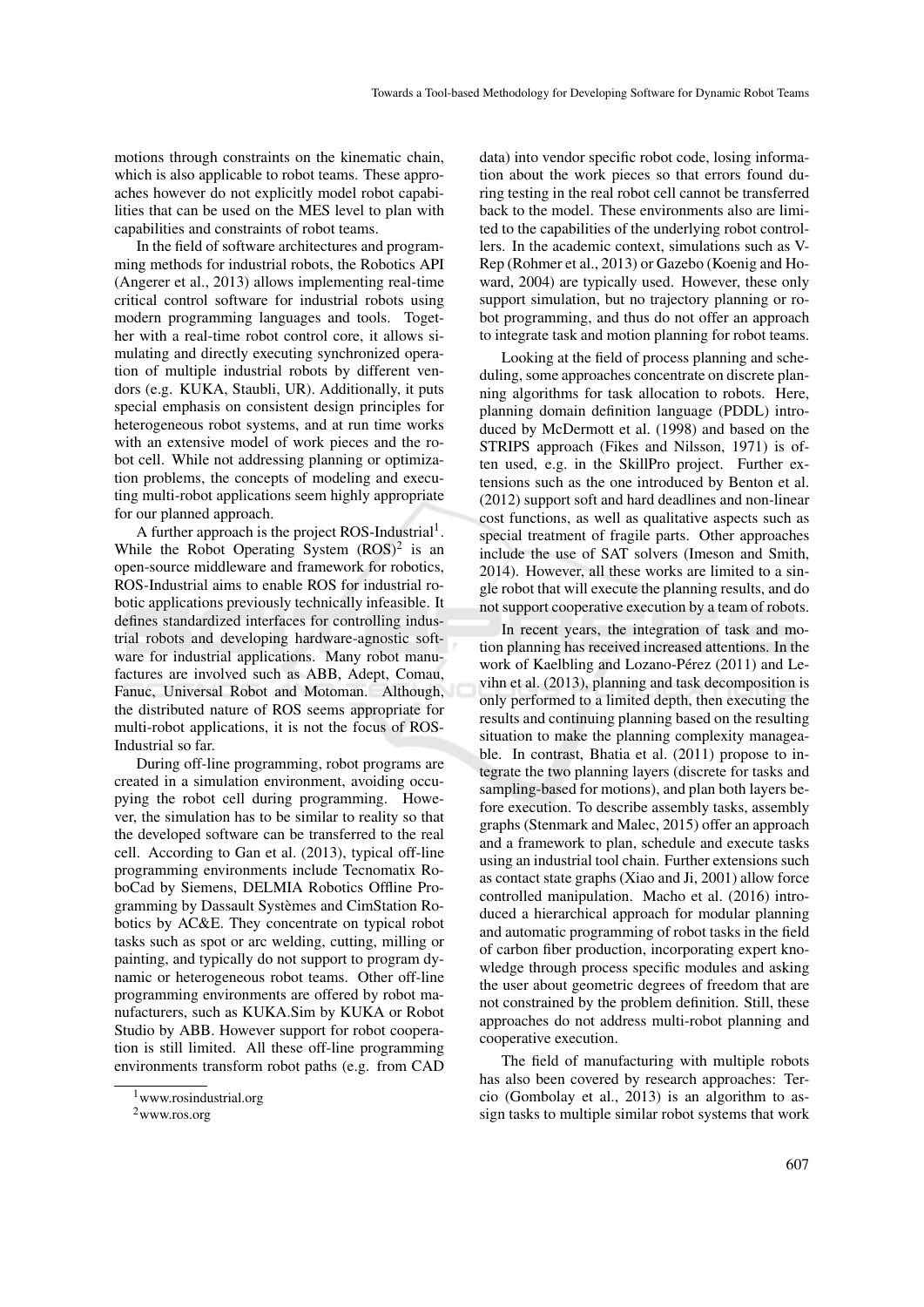on the same part, avoiding collisions by reducing the overlap of workspaces. Another approach by Yun and Rus (2014) uses two different robot types to plan the assembly of components from many parts by first choosing an optimal placement of assembly robots, and then planning which assembly robot each delivery robot should transport the different parts to. Knepper et al. (2013) describe the manufacturing of furniture using a team of mobile robots using an object oriented extension of PDDL, but limited to a fixed set of possible robot cooperations required for the task and not covering geometric motion planning. In contrast, an approach for the manufacturing of large structures by Bourne et al. (2015) connects planning and scheduling of robot teams, using a dynamic scheduler based on assembly graphs generated during planning, and focusing on reaching the required precision through a team of mobile robots. However, these approaches do not cover the capabilities of dynamic robot teams.

To summarize, the full potential of multi functional robot cells in intelligent factories can only be used by forming dynamic, task specific robot teams. However, this field has not been covered, neither from a production nor software point of view. Existing approaches are not up to the resulting complexity of modeling robot teams, planning and scheduling tasks and simulating and executing the results with teams of robots, and especially to the integration of all levels required for a consistent methodological approach.

## 3 CASE STUDIES

To evaluate and demonstrate the methodology, two case studies – one in the domain of carbon fiberreinforced polymer production and another in the domain of furniture assembly – will serve as test beds.

## 3.1 Production of CFRP Parts

In aerospace industry, carbon fiber-reinforced polymers (CFRP) are a widely used material due to their strength-to-weight ratio. One possibility to produce CFRP parts is to drape multiple layers of carbon fiber cut pieces into a mold and infuse the finished composition with a suitable resin. After hardening in an oven or autoclave, CFRP parts in the desired form are obtained. Figure 1 shows a cross section through a mold and two layers of cut pieces.

Experts use specialized CAD programs to construct CFRP parts considering static and structural goal properties. This design process yields a so-called



Figure 1: Example layer construction in a mold: five cut pieces in two stacked layers.



Figure 2: Two robots carrying a cut piece.

construction part design (CPD) which is used as construction plan. For automated production, one or two robots use specific end-effectors to pick cut pieces provided on a desk and place them into a form. Figure 2 shows two robots executing this task.

However, manually creating a program for robot teams based on a CPD is very tedious and can take up to hours for one single cut piece (Nägele et al., 2015). For the production of a full-scale part, hundreds of cut pieces have to be processed. To make this process economically feasible, automated or computer aided generation of programs is required.

#### 3.2 Assembly

Geisberger and Broy (2015) describe how a cyberphysical system can handle orders of custom-tailored kitchens. Because the assembly of specific articles of furniture is a suitable task for robot teams, we also plan to apply our methodology to this domain. Here, the number of basic parts is less than in the previous case, but the process steps are of a much higher variability. Depending on the parts, assembling, screwing or gluing steps have to be executed, each of them demanding own tools and algorithms for execution and planning. Greater and heavier parts like table plates have to be handled by more than one robot. In a multi-functional cell, many steps can be performed in parallel, e.g. the simultaneous bolting of table legs or the insertion of shelves as depicted in Figure 3. In contrast to CFRP production, typically no machine-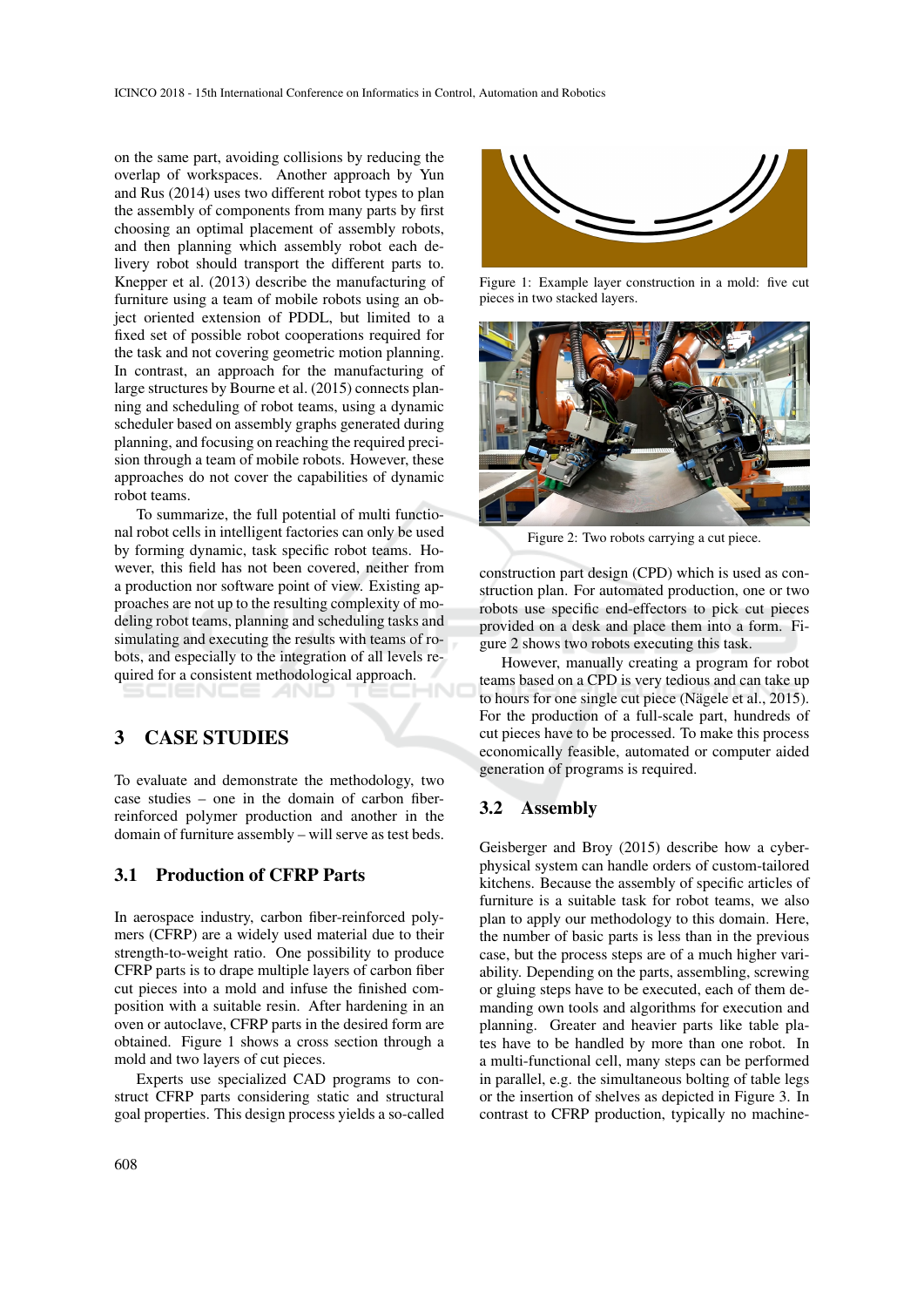

Figure 3: Example for assembly steps of a table.

readable construction plan exists for these assembly tasks. However, existing assembly instructions offer a good basis for it.

## 4 APPROACH

To make the complexity of dynamic robot teams manageable, we propose a planning approach with four phases as shown in Figure 4. First, an existing blueprint is analyzed and decomposed into atomic subtasks (goals) that can be solved using the existing robot team capabilities of the multi-functional cell (Section 4.1). Appropriate planning modules, which use robot team capabilities to create processes, are assigned to these goals (Section 4.2). In a scheduling and planning phase (Section 4.3), these planning modules are used to derive a consistent overall process that can be simulated and executed using a real robot cell (Section 4.4). During important steps of the entire process, expert knowledge is integrated, including process experts contributing to the top-down view of the product centered manufacturing problem, and automation experts providing a bottom-up view based on robot team capabilities. To find appropriate process parameters, the approach allows iterative parameter tuning while keeping previous results, and evaluate the effects in simulation.

#### 4.1 Analysis

The methodology is based on a detailed blueprint describing the layout and structure of the desired product, including details about different production steps as well as temporal dependencies in the production process. An extensible set of analysis modules transforms the blueprint into a set of intermediate goals, which are analyzed further until atomic goals are reached. In the case of CFRP production, a ply-book as part of the CPD is first separated into the different layers, and then into separate cut pieces that have to be placed. Finally, for each cut piece atomic goals to pick up or drape are created. For these resulting goals,

usually temporal dependencies have to be met: In the CFRP example, a cut piece may only be draped after the underlying layer has been placed. These dependencies are expressed through constraints concerning the goals. As analysis modules depend on the structure of the blueprint, they are mostly domain specific. Thus, this phase heavily depends on the domain knowledge of experts, and the analysis modules can vary in number and structure. Additionally, different analysis modules can exist for the same problem (e.g. to place the cut pieces from the center to the border, or from one side to the other), leading to alternatives that can be considered in the following phases.

As a result, the analysis provides a set of hierarchically structured, partially alternative goals, as well as constraints between the different goals.

## 4.2 Assignment

In the second phase, an extensible set of planning modules is used to find solutions for each of the goals identified in phase 1. Each planning module knows which types of goals it can plan for, and uses the capabilities of the robot cell to compute a specific solution. In the example of CFRP production, a planning module uses the robot capabilities 'deform', 'position' and 'fixate' to plan for the specific goal 'place cut piece'. On this layer, the main problems belong to the automation domain, so automation experts have to contribute to the creation and development of planning modules based on robot team capabilities. As a result of this phase, each goal receives a set of potentially suitable planning modules that find their required capabilities in the robot cell, as well as constraints concerning the capabilties derived by the planning modules (e.g. grasping objects of a certain size).

#### 4.3 Scheduling and Planning

The following phase attempts to create specific and integrated robot programs based on the results of the previous phases. Thus, for each specific goal a program solution has to be calculated that is executable in the robot cell. For each goal, a planning module is chosen, and for each of its required capabilities a suitable robot or team is selected. Using the selected robot or team, the module plans and creates a specific solution that occupies the assigned robots or teams. Additionally, further constraints arise during planning, e.g. through occupied areas in the workspace. These constraints have to be considered by planning modules for following goals. If the required degrees of freedom do not allow planning the following goals, parts of the previously created pro-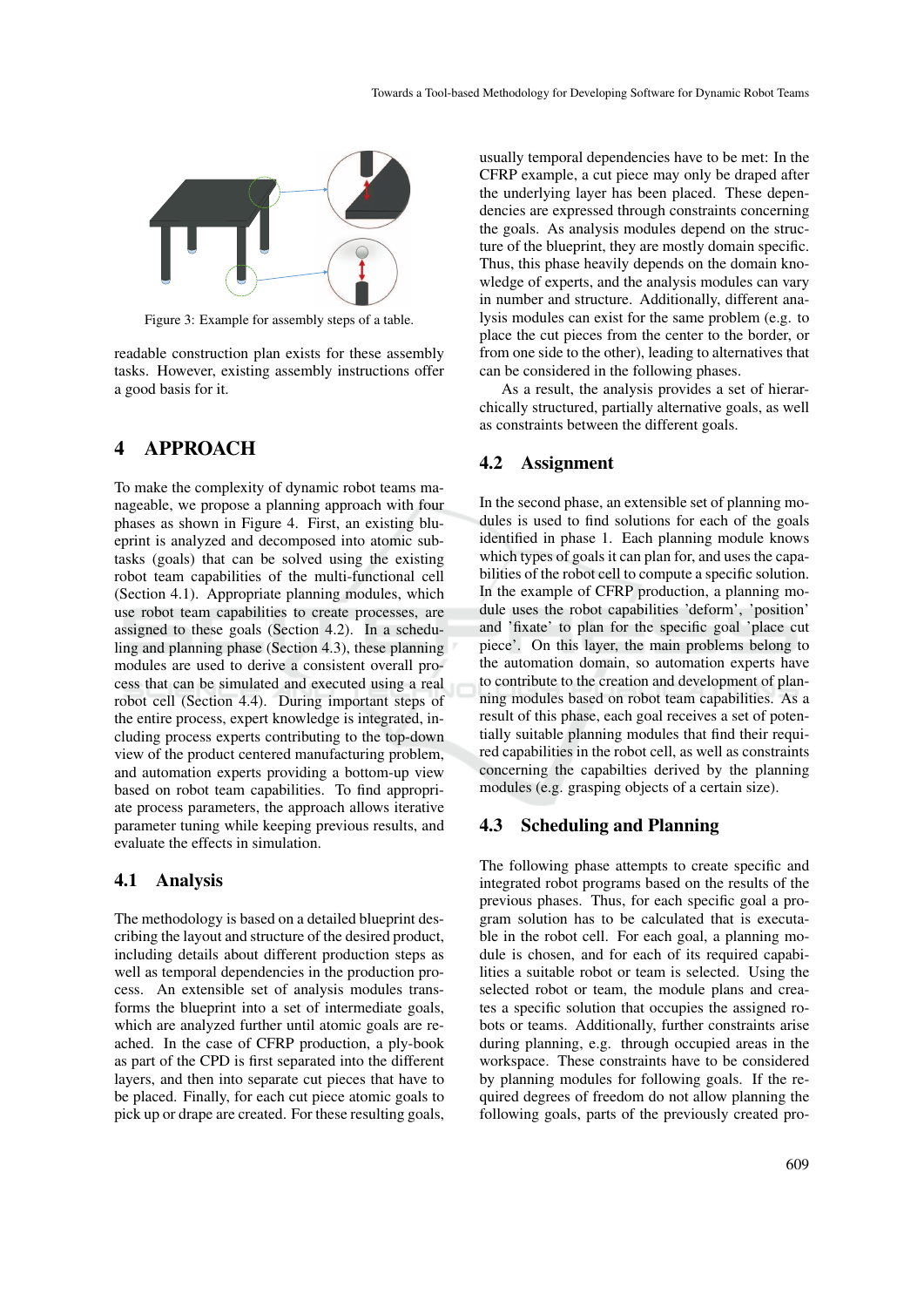

Figure 4: Four phases of the proposed approach and intermediate artifacts.

gram have to be replaced. This can be done by the same planning module by computing another solution with different constraints (e.g. using other trajectories) or other robots), by choosing another planning module, or by using alternative goals found in the previous phases.

Apart from the actual task execution, each program solution for a goal contains implicit assumptions about the start and end configuration of the robot cell, in the form of an expected position of all robots before the task, as well as a resulting position after execution. To consistently match subsequent program parts, intermediate programs have to be planned that perform necessary reconfigurations in the robot cells, such as transfer motions, tool changes or dynamically creating robot teams. In the example of Figure 2, both robots can either work independently, or form a dynamic team with cooperative end-effector movements. These kinds of program completions mainly consist of actions in the robot cell and are provided by automation experts as reconfiguration modules.

The complete process can be considered as a complex and dynamic planning and optimization problem, providing a rich set of solution tools. For goals, the relevant constraints can be transformed into a formal constraint satisfaction problem that can be solved through techniques of constraint programming and optimization. The central task is to select alternative goals and specific planning modules, to assign

robot teams and to calculate the temporal sequence of goals and reconfigurations. Some decisions – such as selecting alternative goals or supplying missing information – can interactively be taken by experts through semi-automatic programming, allowing automation and process experts to influence the kind and quality of results. As a result of this phase, a consistent and integrated control program has been created that reaches the given goals using robots and teams in a specific temporal order.

## 4.4 Simulation and Execution

Based on the created control program, process experts can use a simulation environment to test or adapt the generated program in a virtual environment, and to visualize different alternatives for comparison, while seeing meta information about process steps and formed teams. Additionally, the simulation environment allows automation experts to use advanced functions such as collision detection or geometric relationships to implement planning and reconfiguration modules, directly using the model of the robot cell for planning. To execute a control program on a real robot cell, the required robot team capabilities have to be transformed into equivalent robot and tool actions. Here, the real-time critical implementation of team cooperation, as well as challenges of distribution and decentralization have to be respected.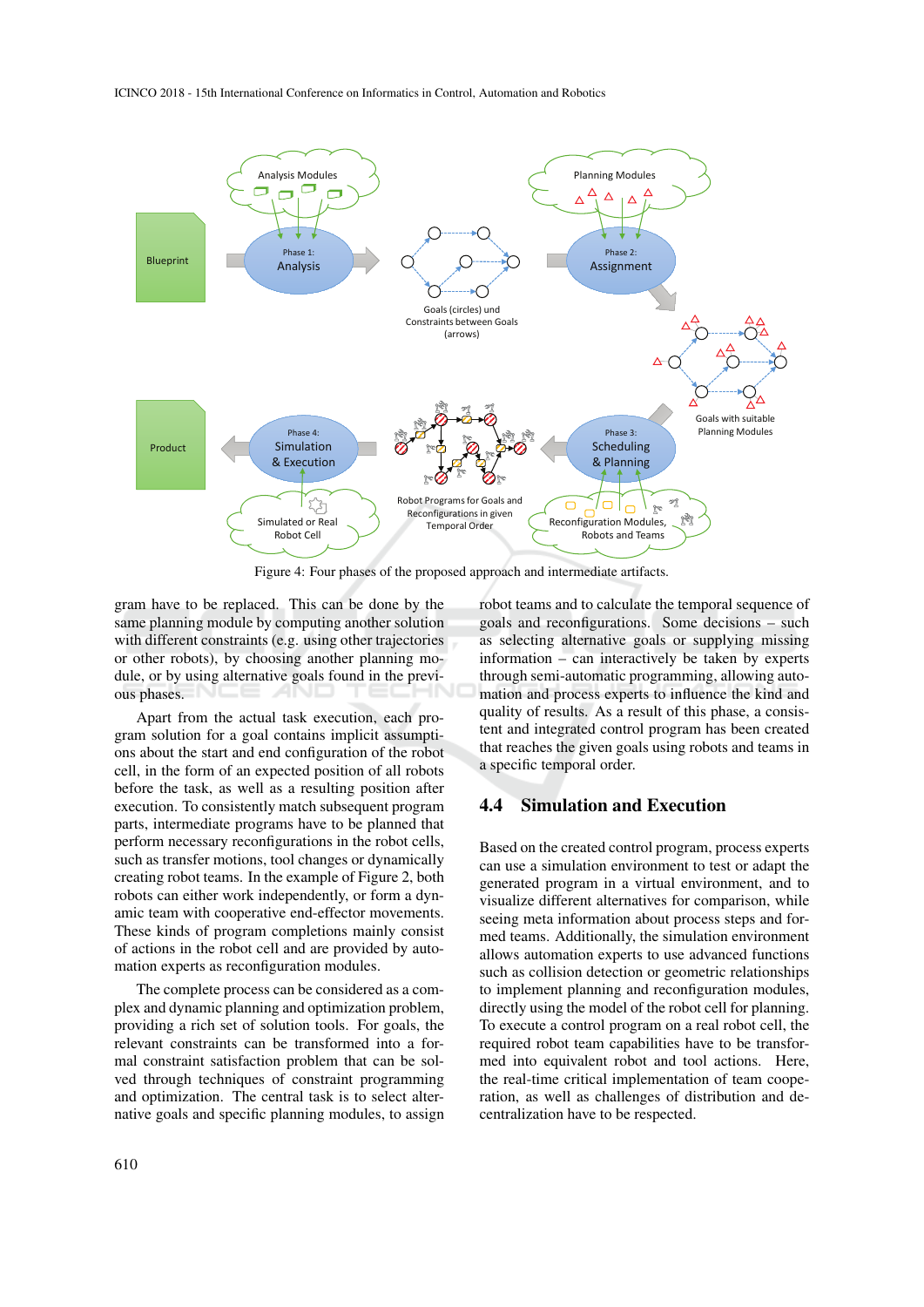After a program has been tested in simulation, seamless transition to real multi-functional robot cells is required. To facilitate this, adaptations of the program need to be possible to fix observed robot misbehavior or production inaccuracies. The approach iteratively allows for adjusting and calibrating process parameters and robot cell settings such as positions or dimensions that can be transformed into a corrected control program through re-executing phase 3.

# 5 CONCLUSIONS

In this paper, we motivated the need for multifunctional robot cells to handle small lot sizes and mass customization. To cope with the great adaptability and flexibility of such cells and to make production economically feasible, effective planning tools are required. As a solution, we proposed a toolsupported methodology for the development of control software for dynamically forming multi-functional robot teams. The approach addresses the challenges of modeling robot team skills, automatically deriving process steps from the products' construction plans, finding allocations of those steps to possible robot teams with compatible skills and calculating appropriate execution schedules with good resource utilization and cycle times. For challenging domains, the approach allows experts from both process and automation to contribute their knowledge in all steps of process definition.

We plan to implement the proposed approach and to evaluate it in simulation as well as in reality. However, especially in the area of composing dynamic robot teams and finding optimal task schedules for them, further research is required to successfully apply the approach to challenging domains. Nevertheless, the proposed approach is a promising solution for automatic production planning in multi-functional robot cells involving expert knowledge.

## ACKNOWLEDGEMENTS

This work is partly funded by the German Research Foundation (DFG) under the TeamBotS grant.

## **REFERENCES**

Albu-Schäffer, A., Ott, C., and Hirzinger, G. (2007). A unified passivity-based control framework for position, torque and impedance control of flexible joint robots. *Intl. J. Rob. Research*, 26(1):23–39.

- Andersen, R. H., Dalgaard, L., Beck, A. B., and Hallam, J. (2015). An architecture for efficient reuse in flexible production scenarios. In *Proc. 2015 IEEE Conf. on Autom. Science and Engineering (CASE)*, pages 151– 157.
- Angerer, A., Hoffmann, A., Schierl, A., Vistein, M., and Reif, W. (2013). Robotics API: Object-oriented software development for industrial robots. *Softw. Eng. for Robotics*, 4(1):1–22.
- Angerer, A., Vistein, M., Hoffmann, A., Reif, W., Krebs, F., and Schönheits, M. (2015). Towards multi-functional robot-based automation systems. In Filipe, J., Madani, K., Gusikhin, O. Y., and Sasiadek, J. Z., editors, *Proc. 12th Intl. Conf. on Inform. in Control, Autom. & Robot. (ICINCO 2015)*, pages 438–443. SciTePress.
- Benton, J., Coles, A., and Coles, A. (2012). Temporal planning with preferences and time-dependent continuous costs. In *Proc. 22nd Intl. Conf. on Autom. Planning & Scheduling, ICAPS*.
- Bhatia, A., Maly, M. R., Kavraki, L. E., and Vardi, M. Y. (2011). Motion planning with complex goals. *IEEE Robotics Automation Magazine*, 18(3):55–64.
- Björkelund, A., Bruyninckx, H., Malec, J., Nilsson, K., and Nugues, P. (2012). Knowledge for intelligent industrial robots. In *AAAI Spring Symposium: Designing Intelligent Robots*.
- Bourne, D., Choset, H., Hu, H., Kantor, G., Niessl, C., Rubinstein, Z., Simmons, R., and Smith, S. (2015). Mobile manufacturing of large structures. In *Proc. 2015 IEEE Intl. Conf on Robotics & Automation (ICRA)*, pages 1565–1572.
- Feldmann, S., Loskyll, M., Rosch, S., Schlick, J., Zuhlke, D., and Vogel-Heuser, B. (2013). Increasing agility in engineering and runtime of automated manufacturing systems. In *Proc. 2013 IEEE Intl. Conf. on Industrial Technology (ICIT)*, pages 1303–1308.
- Fikes, R. and Nilsson, N. J. (1971). STRIPS: A new approach to the application of theorem proving to problem solving. *Artif. Intell.*, 2(3/4):189–208.
- Finkemeyer, B., Kröger, T., and Wahl, F. (2010). The adaptive selection matrix - a key component for sensorbased control of robotic manipulators. In *Proc. 2010 IEEE Intl. Conf. on Robotics and Automation (ICRA)*, pages 3855–3862.
- Gan, Y., Dai, X., and Li, D. (2013). Off-line programming techniques for multirobot cooperation system. In *Intl. J. of Advanced Robotic Systems*. InTech Europe.
- Geisberger, E. and Broy, M. (2015). *Living in a networked world. Integrated research agenda Cyber-Physical Systems (agendaCPS) (acatech STUDY)*. Herbert Utz Verlag.
- Gombolay, M., Wilcox, R., and Shah, J. (2013). Fast scheduling of multi-robot teams with temporospatial constraints. In *Proc. of Robotics: Science and Systems (RSS)*, Berlin, Germany.
- Hammer, T. and Bäuml, B. (2014). The communication layer of the ardx software framework: Highly performant and realtime deterministic. *Intelligent & Robotic Systems*, 77(1):171–185.